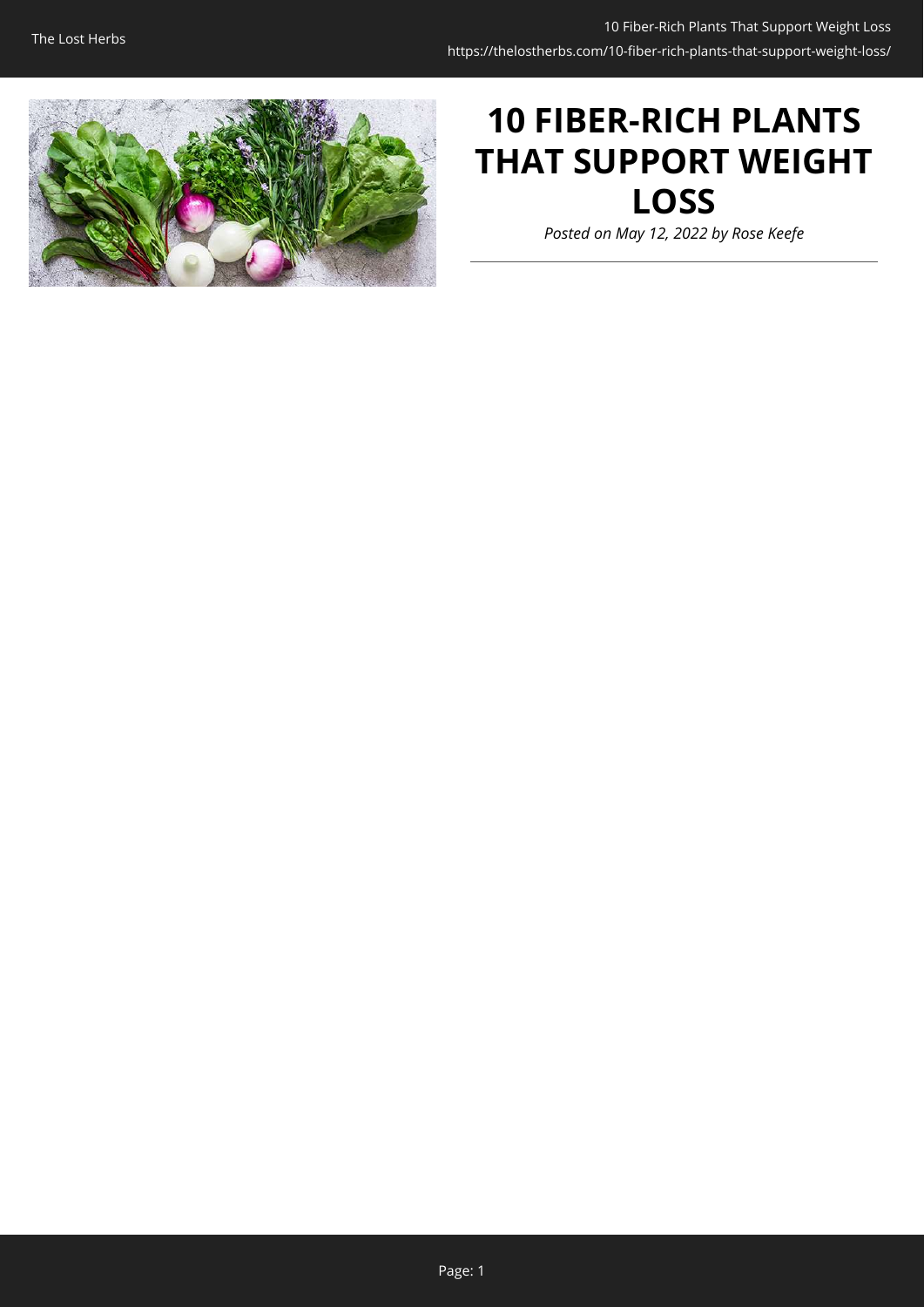Plant-based diets have long been recommended for weight loss and control. Unlike a lot of diets, they're backed by science: a [recent study](https://www.pcrm.org/health-topics/weight-loss) by the Physicians Committee for Responsible Medicine found that 64 overweight women who ate a plant-based diet and kept oils to a minimum lost around a pound a week without having to exercise or count calories. Two years later, they were still maintaining their weight loss.

Edible plants typically contain high levels of fiber, nutrients, and phytocompounds as well as water. These factors help control appetite, improve satisfaction, and provide nutrition for a healthy body. Below is an overview of 10 fiber-rich plants that can satisfy your cravings and keep your weight in control.

### **1. Kale**

Kale contains several properties that make it an ideal weight-loss food. Not only is it low in calories while maintaining a high water content, it also has significant fiber levels and protein content that leave you full after every meal.

While there is no study directly testing the effects of kale on weight loss, it makes sense that kale would be a useful addition to a weight loss diet. It has a low energy density, and [studies have shown](https://pubmed.ncbi.nlm.nih.gov/15976148/) that eating a lot of foods with a low energy density.

You can consume kale in stir-fries, salads, and even smoothies. It's ideal for any recipe that calls for green leafy vegetables.

## **2. Spinach**

Spinach is regarded as one of the healthiest green leafy vegetables. A single cup of spinach provides you with protein, calcium, iron, magnesium, potassium, and vitamin A. It's also rich in insoluble fiber, which plays a key role in weight loss.

[One study](https://www.sciencedaily.com/releases/2014/09/140902114928.htm) found that overweight women who consumed 5 grams of a spinach extract every day experienced a 43% greater weight loss than women who did not. The extract, which contained spinach leaf membranes called thylakoids, reduced cravings by up to 95%.

Like kale, the fresh and slightly bitter taste of spinach makes it an excellent addition to salads, smoothies, stir frys, and rice dishes. It's also delicious on its own, steamed or raw.

## **3. Beet Greens**

Beet greens are high in Vitamin K, copper, manganese, iron, and calcium, and are great for maintaining a healthy weight since they contain no saturated fat or cholesterol. They are also rich in nitrates, which improve oxygen levels in the body and boost athletic ability and exercise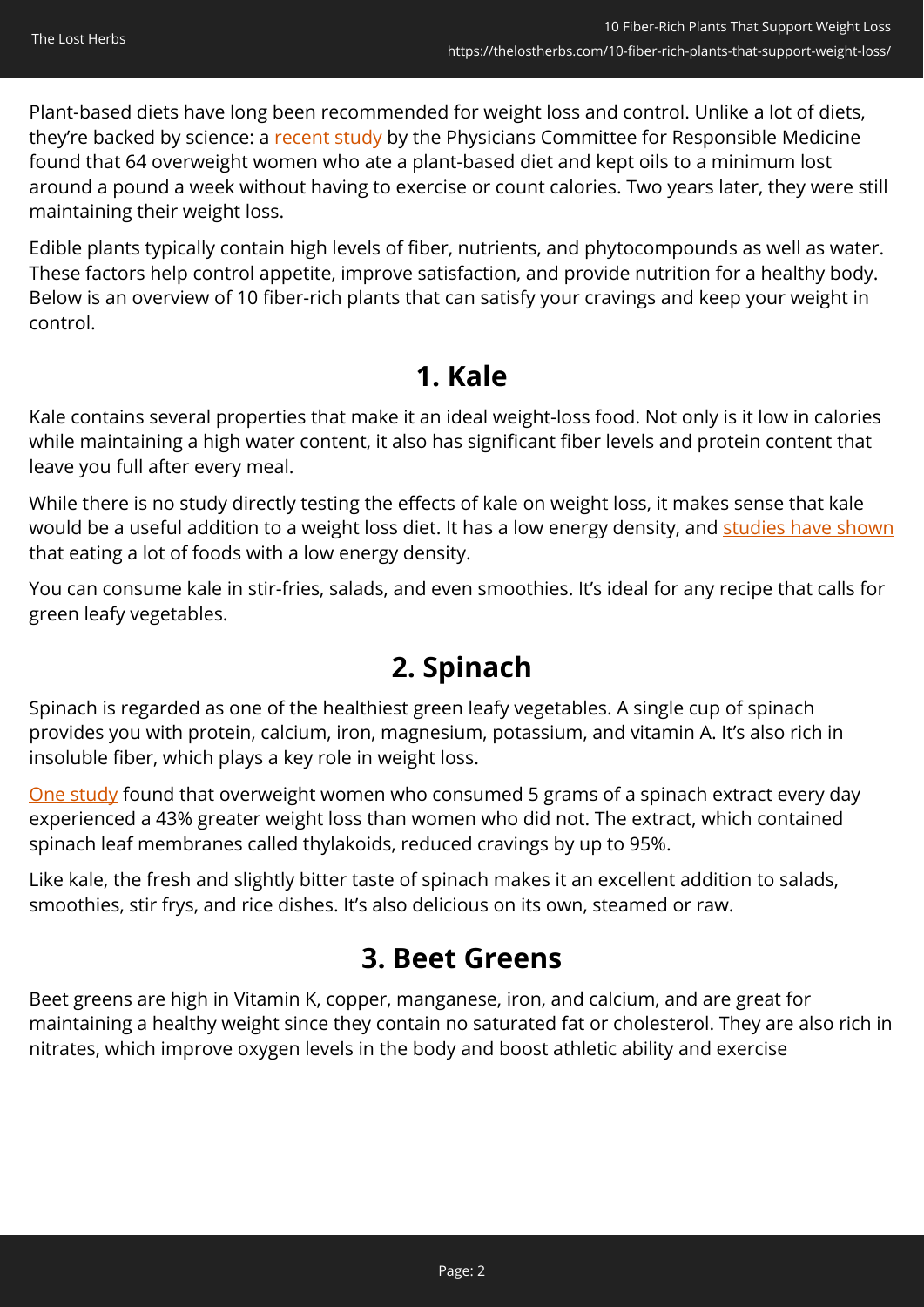performance. [Studies have shown](https://academic.oup.com/nutritionreviews/article/59/5/129/1875096) that eating fiber-rich food like beet greens helps reduce appetite, resulting in lower calorie consumption.

Beet greens can be eaten raw, sauteed with olive oil and garlic, steamed, and added to salads or smoothies.

### **4. Swiss Chard**

Swiss chard belongs to the Chenopodioideae family, which also includes beets and spinach. Its leaves and stalks are packed with vitamins, minerals, and plant compounds. A single serving not only supplies your daily recommended dose of Vitamin K, it also contains a healthy dose of Vitamin A, Vitamin C, and magnesium. Being high in fiber and low in calories, Swiss chard can [help you](https://pubmed.ncbi.nlm.nih.gov/31174214/) [maintain a moderate weight.](https://pubmed.ncbi.nlm.nih.gov/31174214/)

To consume, add chopped fresh Swiss chard to other salad greens, add it to a sauteed dish or stir fry, and add it to omelets. The leaves are extra-thick, so you can even use them as a tortilla substitute and make wraps.

### **5. Watercress**

Watercress grows in natural spring waters and has a dark, leafy appearance. It contains a variety of beneficial compounds and micronutrients that support weight loss and athletic performance, namely Vitamins A, C, and K, iron, and fiber.

One of the main benefits of watercress when it comes to weight loss is its ability to prevent damage to cells and muscle tissues caused by exercise. These issues can increase your cortisol levels and result in higher numbers of toxic free radicals, both of which slow the weight loss process,

Enjoy watercress by sprinkling it on your salad, using it to replace lettuce in your salad, or blending it with garlic and olive oil to create pesto. It has a slightly peppery taste that adds flavor to a lot of dishes.

### **6. Mustard Greens**

The mustard plant is most famous for its tiny, yellow seeds that produce one of the most beloved condiments on the planet. The greens are rich in fiber, which facilitates weight loss, as well as Vitamins C and K and beta-carotene, which neutralize toxins and eliminate them from your body.

Mustard greens have a strong and distinct flavor that many people love. You can mix them into a chopped salad, blending them into a smoothie, or stir-frying them in olive oil and lemon juice. They also taste great roasted and seasoned with spices and garlic.

**Related: [Add This "Unusual Nutrient" to Coffee or Tea, to Effortlessly and Fully Empty Your](https://hop.clickbank.net/?affiliate=lostherbs&vendor=peakbiome&tid=C02FiberPlantsPBB)**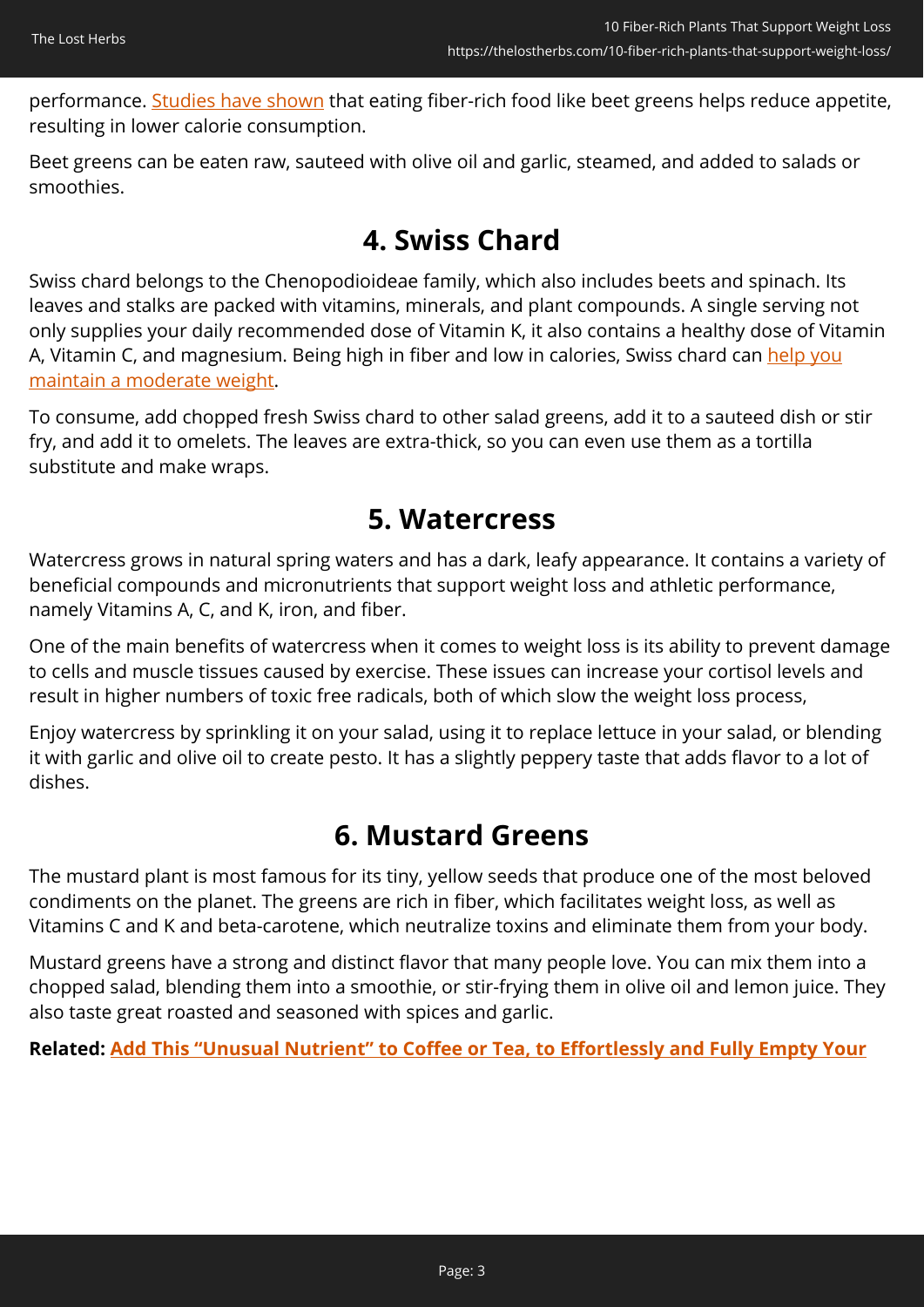#### **[Bowels Every Single Morning](https://hop.clickbank.net/?affiliate=lostherbs&vendor=peakbiome&tid=C02FiberPlantsPBB)** [\(](https://hop.clickbank.net/?affiliate=easycellar&vendor=peakbiome&tid=C02FiberPlantsPBB)Learn More)

## **7. Cabbage**

Cabbage belongs to the cruciferous family, which is known to reduce cancer risks. It is available in green, white, or purple varieties. A half cup of cabbage contains 50% of your daily Vitamin C needs, 100% of your Vitamin K needs, and small amounts of calcium, iron, magnesium, and vitamin B6.

There are few calories in cabbage. One cup of cooked cabbage has only 34 calories, making it a great weight loss option. In addition, it contains a high fiber content, which boosts energy levels and creates a feeling of fullness, so use it to make soups, ferment it, or boil it as a side dish when you're focusing on weight management.

### **8. Endive**

Endive is a member of the chicory family and known for its mild bitter taste. As with other leafy greens, endive is a healthy food that is packed with fiber, vitamins, minerals, and phytonutrients that can help you pursue and maintain weight loss.

There are 8.5 calories in one cup of raw endive, but the fiber content leaves you feeling satiated longer. Furthermore, fiber slows digestion, thus maintaining blood sugar levels and energy levels. To consume, add it to salads, soups, stews, and even [braise it](https://www.thespruceeats.com/braised-belgian-endives-2216267) for a delicious side dish.

### **9. Collard Greens**

Collard greens have long been a staple of Southern cooking in the U.S., and today it enjoys a widespread reputation as a superfood. Collards are one of the most nutrient-dense foods: raw chopped collard greens have just 12 calories, one gram of protein and very little fat per cup. The same serving also provides more than 300% of your daily Vitamin A requirements, nearly 60% of your Vitamin C requirements, and 12% of your iron requirements.

Being high in water and fiber, collard greens can help you feel full for longer. The increased satiety may lead to a lower calorie intake and, in turn, weight loss. Add them to any salad or recipe that calls for green leafy vegetables and use them to make wraps.

### **10. Bok Choy**

The mild flavor and satisfying crunch of bok choy make it one of the most popular vegetables in Chinese cuisine. One cup of cooked bok choy will give you nearly half your daily vitamin C, A, and K needs, and its high fiber content helps you regulate your blood sugar levels and weight.

A whole cup of bok choy contains only 20 calories, so it's a great way to add volume to your diet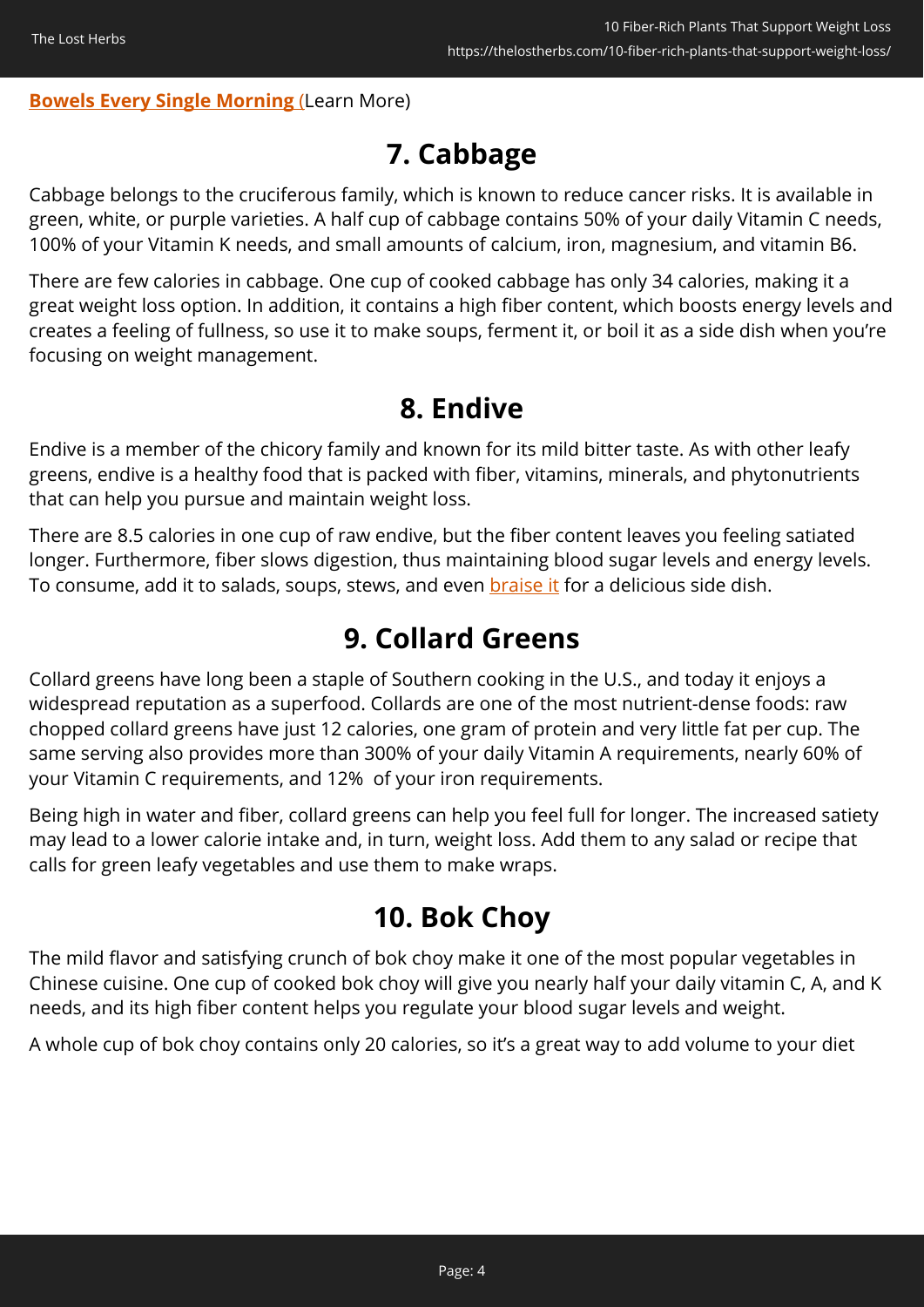without adding a lot of calories. Add it raw to a salad for a refreshing amount of crunch, add it to soup, and include it in practically any type of stir fry.

Leafy greens have a high fiber content and are very low in calories, providing the body with the nutrients it needs to support a healthy metabolism and reduce cravings. These fiber-rich plants also provide bulk, which fills you up, and are rich in vitamins, minerals, and plant-based substances that can protect you from heart disease, diabetes, and even cancer. The benefits exceed weight loss alone, which is even more of a reason to make them a staple part of your diet.

#### **You may also like:**

**[Juice Recipes For Weight Loss](https://thelostherbs.com/juice-recipes-for-weight-loss/)**

**[Ancient Japanese Tonic Melts 54 LBS Of Fat \(Drink Daily Before 10 am\)](https://hop.clickbank.net/?affiliate=lostherbs&vendor=fbtonic&tid=C02FiberPlantsFBT)** (Video)

**[Hot Or Cold Water? How It Can Affect Your Digestion](https://thelostherbs.com/hot-or-cold-water-how-it-can-affect-your-digestion/)**

**[Kill Hunger With This Herb](https://thelostherbs.com/kill-hunger-with-this-herb/)**

**[How to Make Fat Burning Cream at Home](https://thelostherbs.com/how-to-make-fat-burning-cream-at-home/)**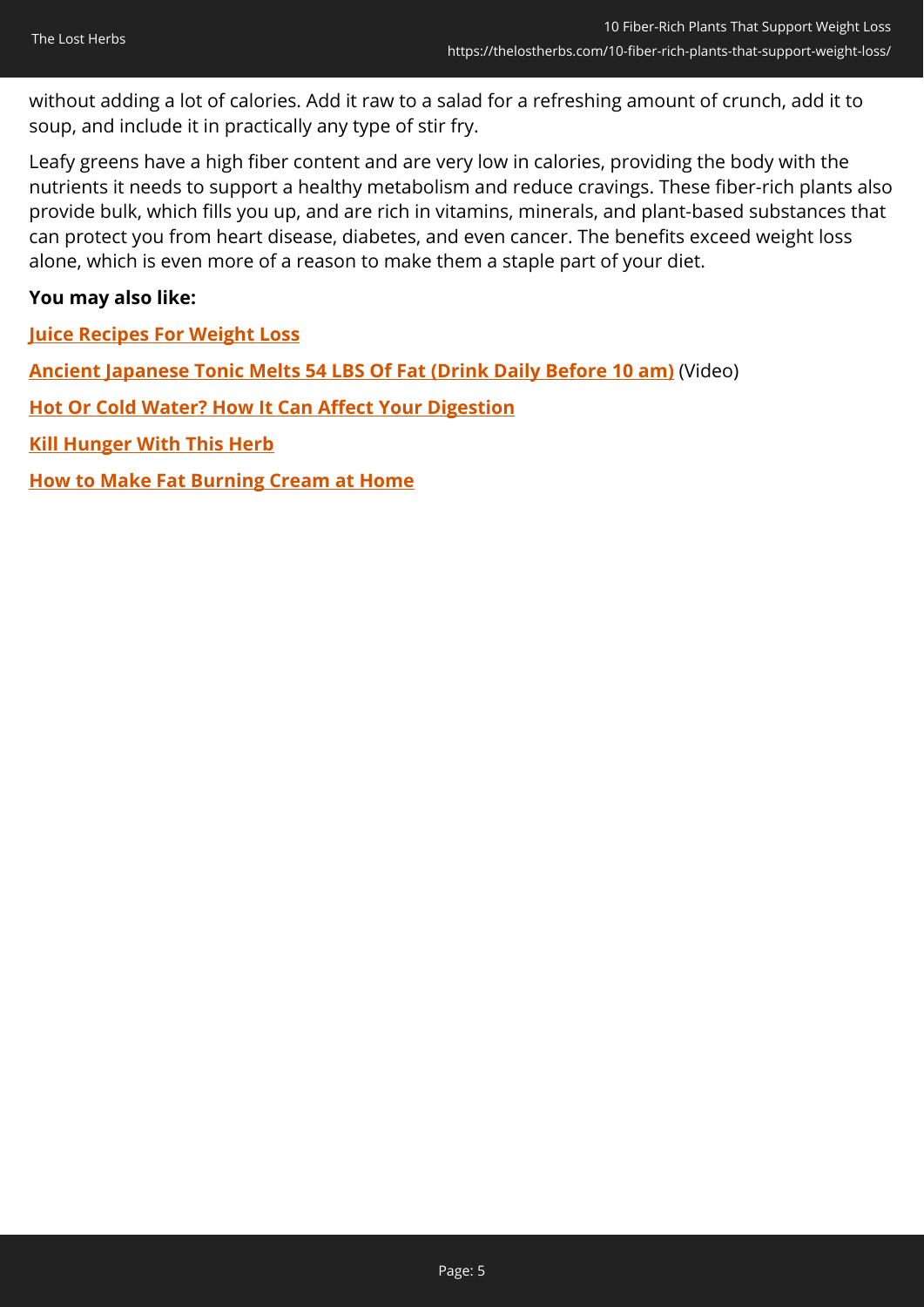## **Comments**



#### **David Harriss** – 2022-06-01 10:58:23

Hi Robert, That's because of all the insecticides and other gunk they stupidly spray on our food and it doesn't wash off too easily. Best is to get certified organic produce....that really floats my boat !!! Cheers, David



#### **Robert George Riebe** – 2022-05-17 07:31:36

You may not be aware but Kale, Spinach, Mustard Greens and Collard Greens, made the top three most polluted vegetables on the EWG Dirty Dozen list for 2022



#### **Patricia** – 2022-05-14 09:59:44

I'm on a mission to get and stay healthy and fit. I'll definitely be using these all summer long in stir fry and salads etc.. The farm I have a share at nearly always has them every week.

### **Tim** – 2022-05-13 17:01:52

There is another plant that fits your criteria. I was surprised it wasn't in there. It's called Moringa oleifera And it is the most nutrient dense plant on the planet.



#### **John** – 2022-05-13 15:08:39

Hi Debby. I squeeze half a lemon and about an inch of minced ginger into a 1.89 liter glass bottle (old milk bottle), with water. I found a whole lemon to be too corrosive on my teeth. I basically drink this all day. No sweeteners (sugar has a negative effect on the immune system). The beet juice was in a mason jar about 1 liter in size. 50/50 water and plain white vinegar. Hope this answers your question. John at mygcosmetics.ca

#### **Susie** – 2022-05-13 15:01:59

I've used leftover pickle juice, apple cider vinegar and water, cranberry juice. .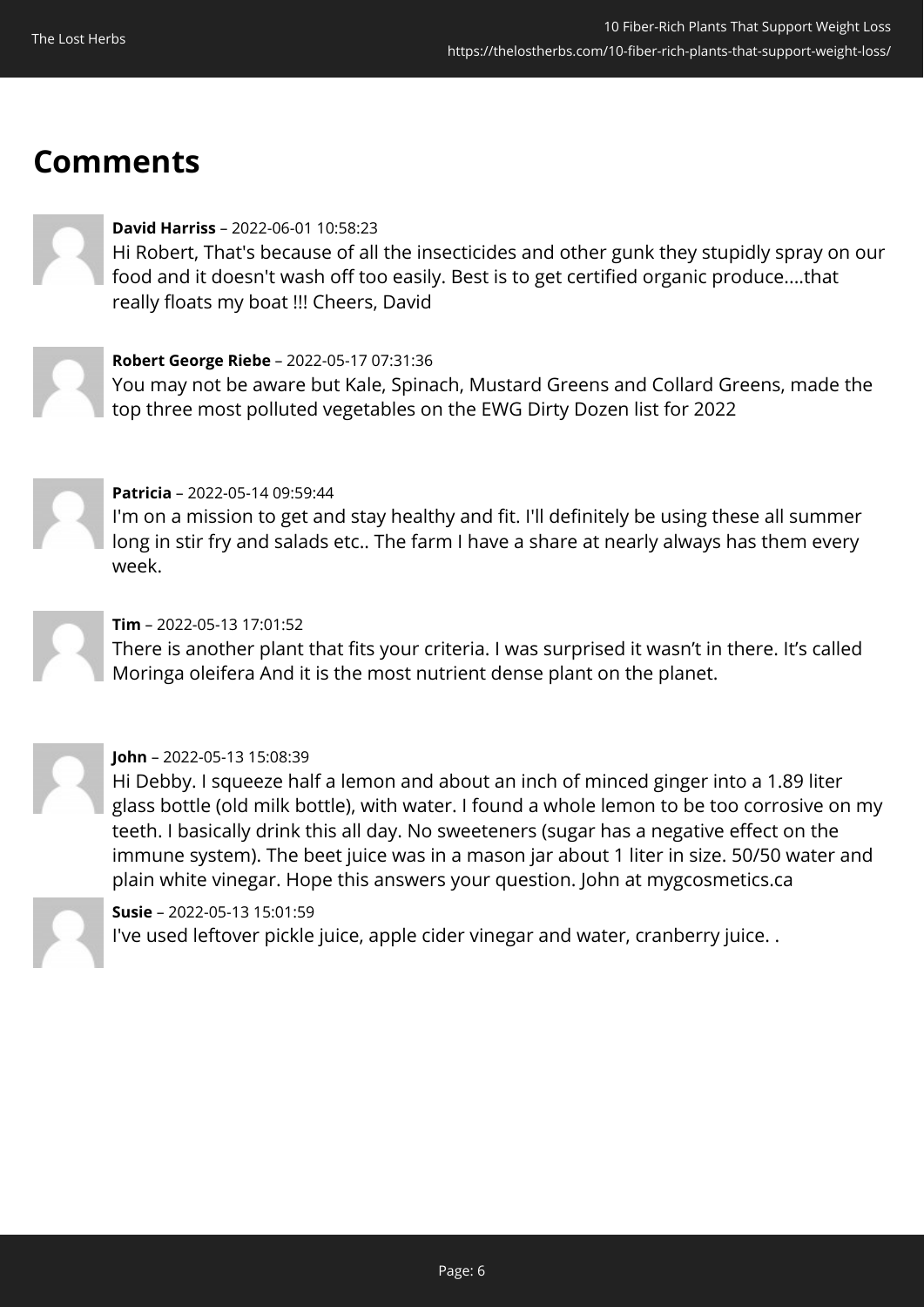

#### **AP** – 2022-05-13 14:56:09

"Plant-based" diets help people lose weight? Too bad the three most fattening foods, white flour, sugar, and vegetable (aka soybean) oil, are all plant-based!!! Maybe the advice was more about eating fresh vegetables and cutting out processed junk food?



#### **Debby** – 2022-05-13 11:39:12

Hi John, I have a Q? You state that you use your leftover beet juice in a Mixture of Lemon & Ginger water juice blend, How much do you use and do you sweeten with Honey or Unsweetened? I've been trying to lose weight for a few years. Thanks for any advice.



#### **The Lost Herbs** – 2022-05-13 11:04:40

Aloha Mark, Thank you so much for your kind words. We are delighted to hear that you enjoy reading our emails. Many blessings and good health!



#### **The Lost Herbs** – 2022-05-13 10:20:06

Hi Sharon, Try cranberries! Cranberries may contain an ingredient that stops bacteria from attaching to the walls of the urinary tract. Some studies suggest that you might be able to reduce your risk of UTIs with cranberry products, including unsweetened cranberry juice, cranberry supplements, or dried cranberries.

https://thelostherbs.com/what-happens-if-you-drink-cranberry-juice-every-day/ It's also important to drink as many fluids as possible, particularly water. The more you drink, the more you'll urinate, which can help flush harmful bacteria from the urinary tract. Many blessings and good health!



#### **Mark S Alexander** – 2022-05-12 20:38:16

ALOHA! Nicole Apelian/LOST HERBS Just to let you know....everyday I read your emails and they provide me '1' of 'Several Sparks of Life' that keep me Believing that at nearly '70' yrs of age and not having been to a doctor since I was 18, - I can continue to be HEALTHY in this Treacherous & Perilous World. - MAHALO! --- M.S.A.



**Linda Perry** – 2022-05-12 20:34:24 D mannose capsules work within 24 hours.